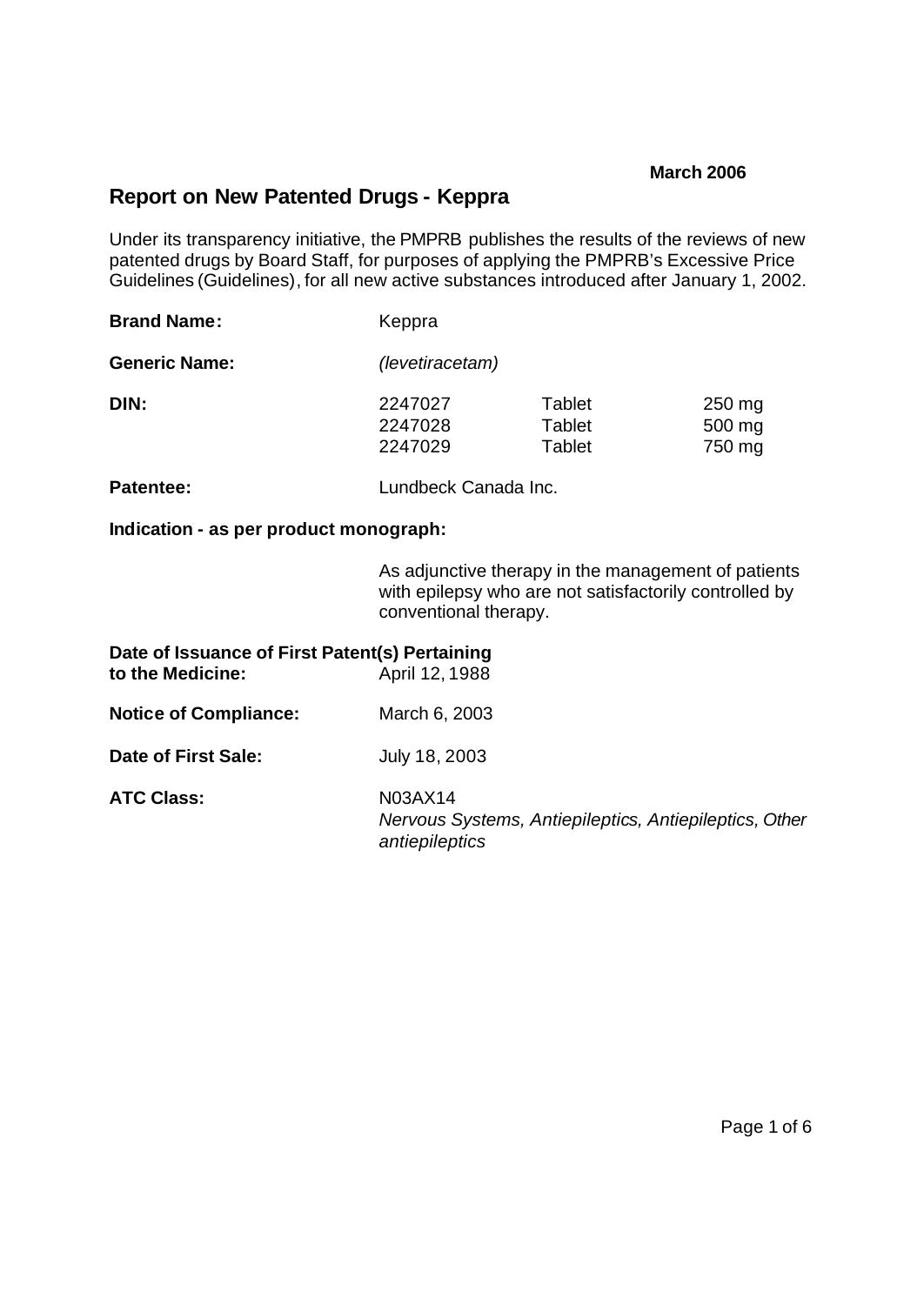## **APPLICATION OF THE GUIDELINES**

## **Summary**

The introductory price of Keppra was found to be within the Guidelines because the cost of therapy did not exceed the cost of therapy of existing drugs in the therapeutic class comparison and did not exceed the range of prices in other comparator countries where Keppra was sold.

### **Scientific Review**

Keppra is a new active substance and the Human Drug Advisory Panel (HDAP) reviewed it as a category 3 new medicine (provides moderate, little or no therapeutic advantage over comparable medicines).

The Therapeutic Class Comparison (TCC) test of the Guidelines provides that the price of a category 3 new drug product cannot exceed the prices of other drugs that treat the same disease or condition. Comparators are generally selected from among existing drug products in the same  $4<sup>th</sup>$  level of the Anatomical Therapeutic Chemical (ATC) System that are clinically equivalent in addressing the approved indication. See the PMPRB's *Compendium of Guidelines, Policies and Procedures* for a more complete description of the Guidelines and the policies on TCCs.

The HDAP recommended Lamictal (*lamotrigine*), Topamax (*topiramate*) and Neurontin (*gabapentin*) as the appropriate comparators for purposes of a TCC test. These 4<sup>th</sup> level ATC comparators share the same indication as Keppra.

The Guidelines provide that the dosage recommended for comparison purposes will normally not be higher than the maximum of the usual recommended dosage. The recommended comparable dosage regimens for Keppra and the comparators are based on respective product monographs and supported by clinical literature.

Due to difficulties in establishing comparative doses for the 250 mg and 500 mg strength tablets, the HDAP recommended that these two strengths be compared on a milligram per milligram basis to Keppra 750 mg tablet.

### **Price Review**

Under the Guidelines, the introductory price for a new category 3 drug product will be presumed to be excessive if it exceeds the prices of all of the comparable drug products based on the TCC test, and if it exceeds the prices of the same medicine in the seven countries listed in the *Patented Medicines Regulations*.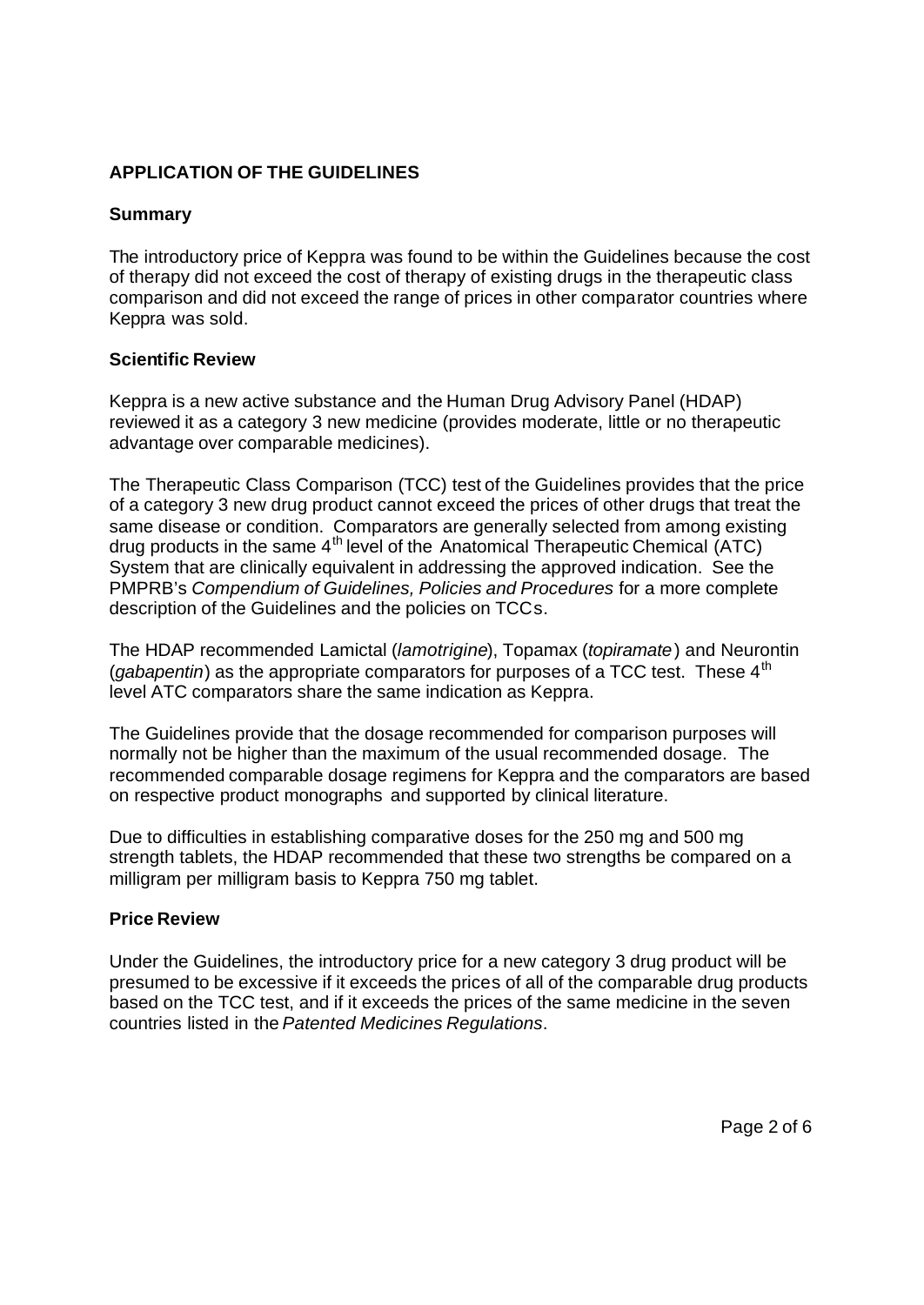| <b>Name</b> | <b>Strength</b>                      | Dosage<br>Regimen            | <b>Unit Price</b>                              | <b>Cost per Day</b>              |
|-------------|--------------------------------------|------------------------------|------------------------------------------------|----------------------------------|
| Keppra      | 750 mg tablet                        | 2 tablets                    | 2.5900 <sup>1</sup>                            | 5.1800                           |
| Lamictal    | 150 mg tablet<br>+<br>100 mg tablet  | 2 tablets<br>÷<br>2 tablets  | $1.9890^{2}$<br>+<br>$1.3260^2$<br>3.3150      | 3.9780<br>+<br>2.6520<br>6.6300  |
| Neurontin   | 400 mg capsule<br>+<br>800 mg tablet | 3 capsules<br>÷<br>3 tablets | $1.1595^{2}$<br>$\div$<br>$2.3190^2$<br>3.4785 | 3.4785<br>÷<br>6.9570<br>10.4355 |
| Topamax     | 200 mg tablet                        | 2 tablets                    | 3.1500 <sup>2</sup>                            | 6.3000                           |

**Introductory Period (July to December 2003)**

Source: <sup>1</sup> PPS Pharma Publication, January 2004

2 Liste de m édicaments du Québec, October 2003

A Reasonable Relationship test was conducted for Keppra 250 mg tablet and 500 mg tablet. The prices of Keppra 250 mg tablet (\$1.4900) and 500 mg tablet (\$1.8200) were within the Guidelines. These prices appear in the PPS Pharma Publication, January 2004.

In 2003, Keppra 250 mg tablet was sold in France, Germany, Sweden, Switzerland, the United Kingdom and the United States (Canadian price was second highest, above the median); Keppra 500 mg tablet was sold in France, Germany, Italy, Sweden, Switzerland, the United Kingdom and the United States (Canadian price was sixth lowest, below the median); and Keppra 750 mg tablet was only sold in the United States. In compliance with the Guidelines, the prices in Canada did not exceed the range of prices in those countries.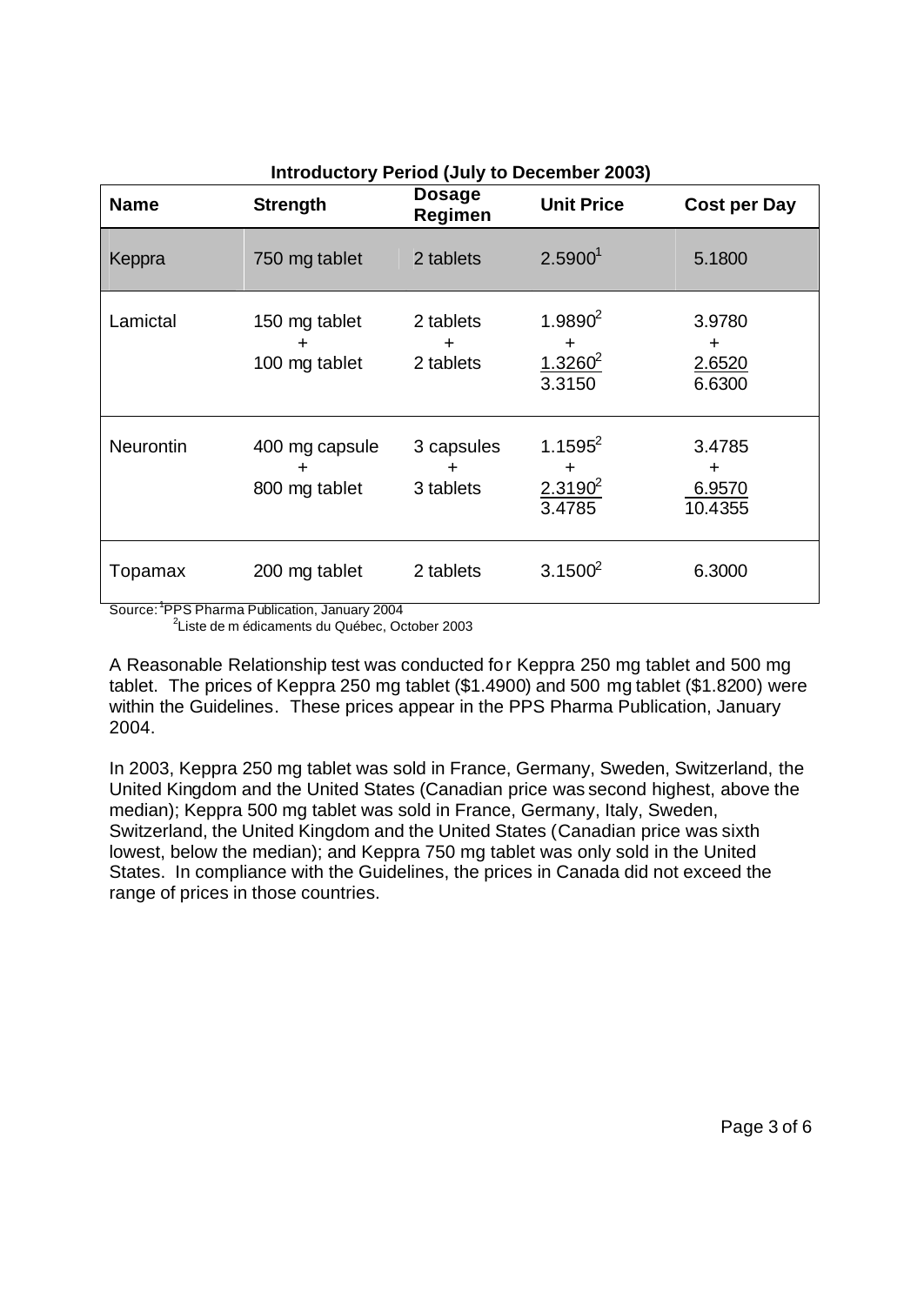*Where comparators and dosage regimens are referred to in the Summary Reports, they have been selected by the PMPRB Staff and the HDAP for the purpose of carrying out the PMPRB's regulatory mandate, which is to review the prices of patented medicines sold in Canada to ensure that such prices are not excessive. The publication of these reports is also part of the PMPRB's commitment to make its price review process more transparent.*

*The information contained in the PMPRB's Summary Reports should not be relied upon for any purpose other than its stated purpose and is not to be interpreted as an endorsement, recommendation or approval of any drug nor is it intended to be relied upon as a substitute for seeking appropriate advice from a qualified health care practitioner.*

## **References - Keppra**

- 1. Bazil CW, Rose A, Resor S, Yaspicular B, Hirsch LJ. Levetiracetam may be ore effective for late-onset partial epilepsy. Arch Neurol 2002;59:1905-8.
- 2. Ben-Menachem E, Edrich P, Van Vleymen B, Sander JWAS, Schmidt B. Evidence for sustained efficacy of levetiracetam as add-on epilepsy therapy. Epil Res 2003;53:57-64.
- 3. Ben-Menachem E, Falter U, et al. Efficacy and tolerability of levetiracetam 3000 mg/d in patients with refractory partial seizures: A multicenter, double-blind, responder-selected study evaluating monotherapy. Epilepsia 2000;41(1):1276-83.
- 4. Ben-Menachem E, Gilland E. Efficacy and tolerability of levetiracetam during a 1 year follow-up in patients with refractory epilepsy. Seizure 2003;12(3):131-5.
- 5. Betts T, Waegmans T, Crawford P. A multicentre, double-blind, randomized, parallel group study to evaluate the tolerability and efficacy of two oral doses of levetiracetam, 2000 mg daily and 4000 mg daily, without titration in patients with refractory epilepsy. Seizure 2000;9:80-7.
- 6. Betts T, Yarrow H, Greenhill L, Barrett M. Clinical experience of marketed levetiracetam in an epilepsy clinic – a one year follow-up study. Seizure 2003;12(3):136-40.
- 7. Blume WT. Diagnosis and management of epilepsy. Can Med Assoc J 2003;168(4):441-8.
- 8. Boon P, Chauvel P, Pohlmann-Eden B, et al. Dose-response effect of levetiracetam 1000 and 2000 mg/day in partial epilepsy. Epil Res 2002;48:77-89.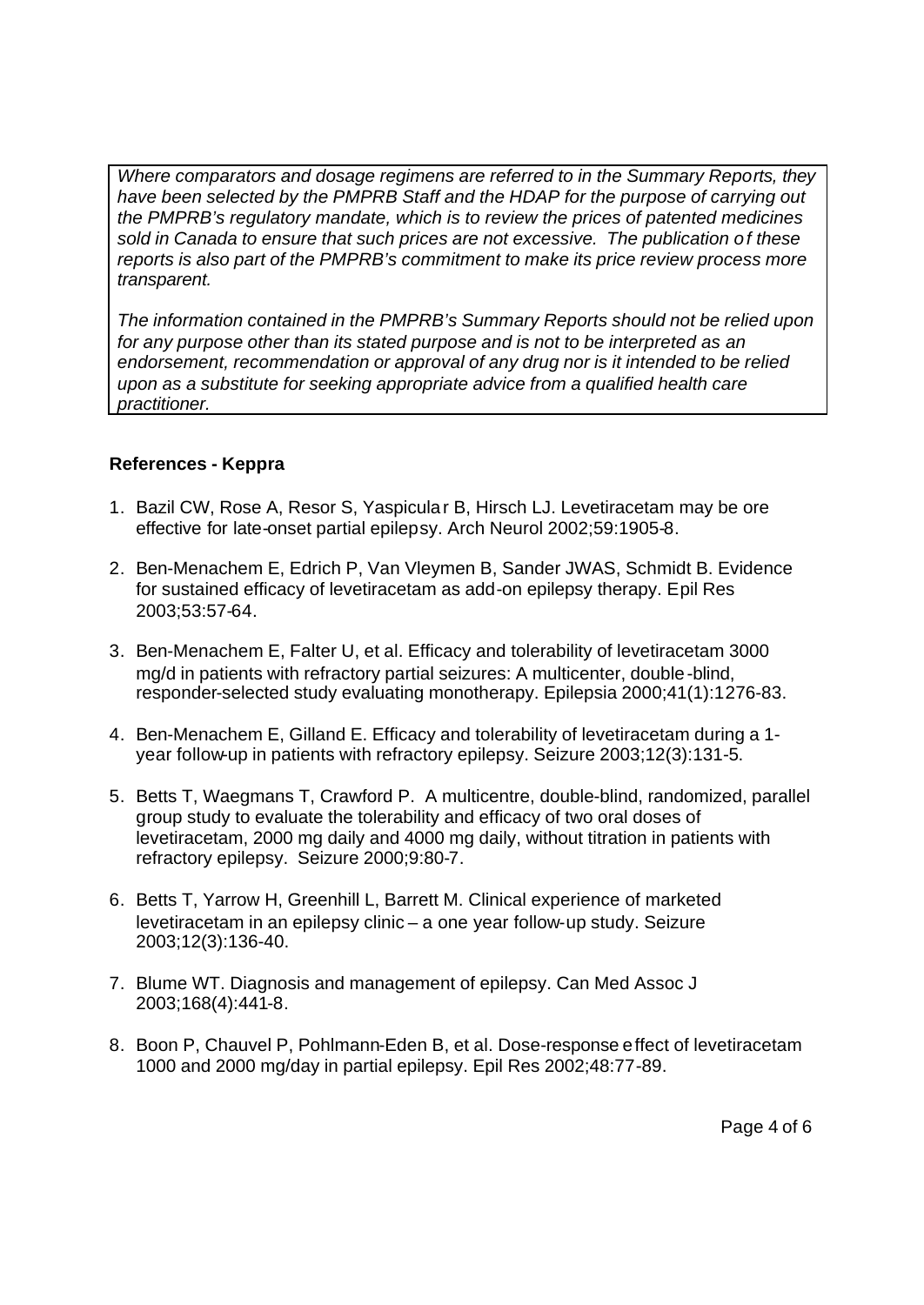- 9. Browne TR, Holmes GL. Epilepsy. N Engl J Med 2001;344(15):1145-51.
- 10.Centre for Reviews & Dissemination/Centre for Health Economics. A rapid and systematic review of the clinical effectiveness, tolerability and cost effectiveness of newer drugs for epilepsy in adults (Commercial-in-confidence [CIC]data removed). 21 Feb 2003. Available from: http://www.nice.org.uk/pdf/HTA\_Epilepsy\_in\_adults.pdf (accessed 2 October 2003).
- 11.Cereghino JJ, Biton V, Abou-Khalil B, et al. Levetiracetam for partial seizures: Results of a double-blind, randomized clinical trial. Neurology 2000;55:236-42.
- 12.Chaisewikul R, Privitera MD, Hutton JL, Marson AG. Levetiracetam add-on for drugresistant localization related (partial) epilepsy (Cochrane Review). In: The Cochrane Library, Issue 3e, 2003. Oxford: Update Software.
- 13.Chang BS, Lowenstein DH. Epilepsy. N Engl J Med 2003;349:1257-66.
- 14.Cramer JA, Arrigo C, Van HammJe G, Bromfeld EB. Comparison between the QOLIE-31 and derived QOLIE-10 in a clinical trial of levetiracetam. Epil Res 2000;41:29-38.
- 15.Cramer JA, Arrigo C, Van HammJe G, et al. Effect of levetiracetam on epilepsyrelated quality of life. Epilepsia 2000;41(7):868-74.
- 16.Cramer JA, Van HammJe G, et al. Maintenance of improvement in health-related quality of life during long-term treatment with levetiracetam. Epil Behav 2003;4:118- 23.
- 17.Deckers CLP, Knoester PD, de Haan GJ, et al. Selection criterial for the Clinical Use of the Newer Antiepileptic drugs. CNS Drugs 2003;17(6);405-21.
- 18.Epilepsy Canada Website Epilepsy Facts. Address: http://www.epilepsy.ca/eng/mainSet.html (Accessed 19 Sept 2003).
- 19.French J, Edrich P, Cramer JA. A systematic review of the safety profile of levetiracetam: a new antiepileptic drug. Epil Res 2001;47:77-90.
- 20.Grant R, Shorvon SD. Efficacy and tolerability of 1000-4000 mg per day of levetiracetam as add-on therapy in patients with refractory epilepsy. Epil Res 2000;42(2-3):89-95.
- 21.Hovinga CA. Levetiracetam: A novel antiepileptic drug. Pharmacotherapy 2001;21(11):1375-88.